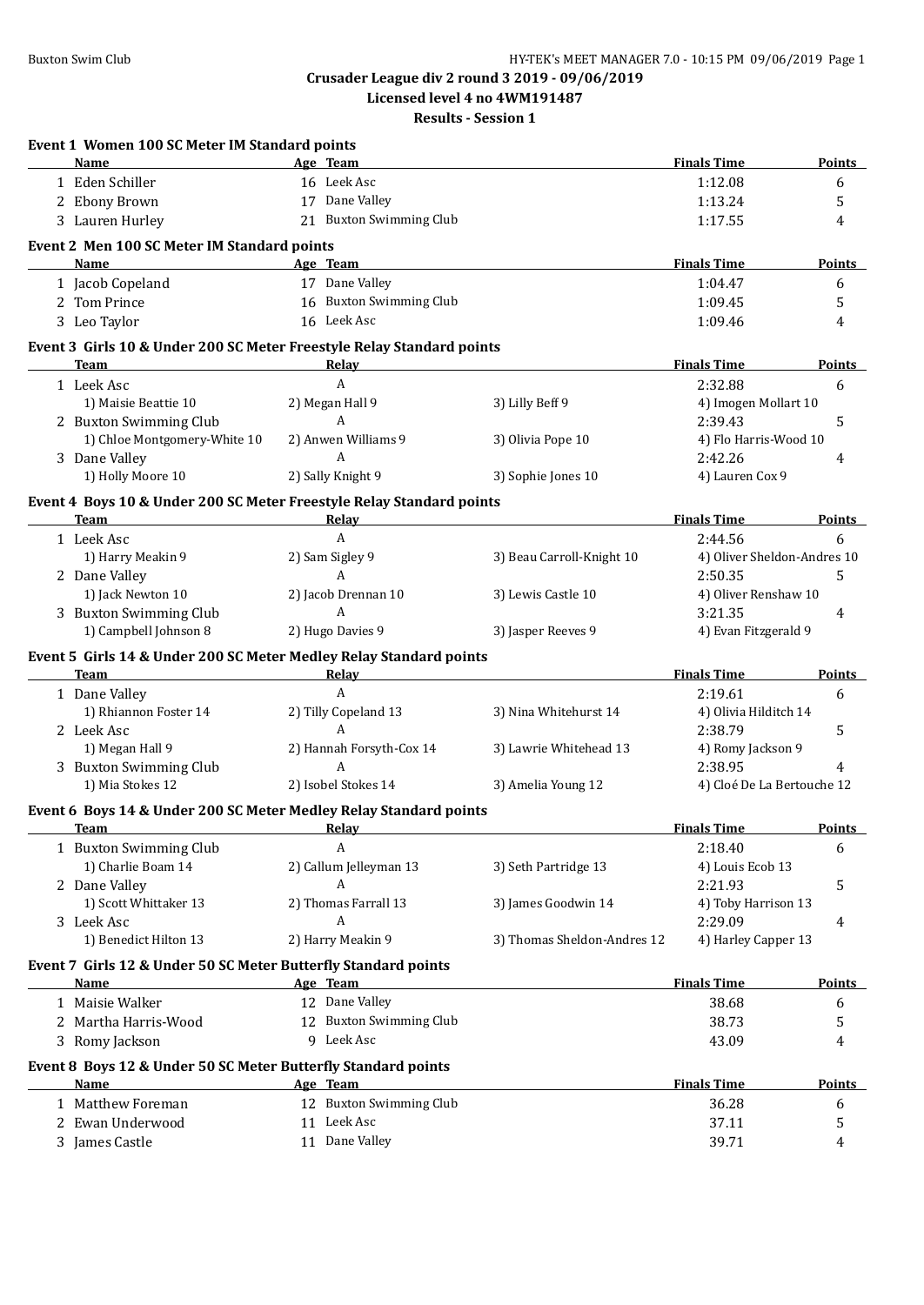**Licensed level 4 no 4WM191487**

| Event 9 Women 100 SC Meter Backstroke Standard points                  |                               |                          |                     |               |
|------------------------------------------------------------------------|-------------------------------|--------------------------|---------------------|---------------|
| Name                                                                   | Age Team                      |                          | <b>Finals Time</b>  | Points        |
| 1 Ellen Oakley                                                         | 15 Dane Valley                |                          | 1:15.81             | 6             |
| 2 Eleanor Shaw                                                         | 18 Buxton Swimming Club       |                          | 1:18.86             | 5             |
| 3 Jessica Kidd                                                         | 15 Leek Asc                   |                          | 1:34.87             | 4             |
| Event 10 Men 100 SC Meter Backstroke Standard points                   |                               |                          |                     |               |
| Name                                                                   | Age Team                      |                          | <b>Finals Time</b>  | <b>Points</b> |
| 1 Spencer Sheard                                                       | 15 Dane Valley                |                          | 1:03.10             | 6             |
| 2 Charlie Boam                                                         | 14 Buxton Swimming Club       |                          | 1:12.68             | 5             |
| 3 James Yates                                                          | 14 Leek Asc                   |                          | 1:16.51             | 4             |
| Event 11 Girls 10 & Under 50 SC Meter Breaststroke Standard points     |                               |                          |                     |               |
| Name                                                                   | Age Team                      |                          | <b>Finals Time</b>  | <b>Points</b> |
| 1 Maisie Beattie                                                       | 10 Leek Asc                   |                          | 47.53               | 6             |
| 2 Chloe Montgomery-White                                               | 10 Buxton Swimming Club       |                          | 48.52               | 5             |
| 3 Holly Moore                                                          | 10 Dane Valley                |                          | 52.53               | 4             |
| Event 12 Boys 10 & Under 50 SC Meter Breaststroke Standard points      |                               |                          |                     |               |
| Name                                                                   | Age Team                      |                          | <b>Finals Time</b>  | <b>Points</b> |
| 1 Harry Meakin                                                         | 9 Leek Asc                    |                          | 46.58               | 6             |
| 2 Oliver Renshaw                                                       | 10 Dane Valley                |                          | 56.29               | 5             |
| 3 Jasper Reeves                                                        | 9 Buxton Swimming Club        |                          | 1:00.22             | 4             |
| Event 13 Girls 14 & Under 50 SC Meter Freestyle Standard points        |                               |                          |                     |               |
| Name                                                                   | Age Team                      |                          | <b>Finals Time</b>  | <b>Points</b> |
| 1 Olivia Hilditch                                                      | 14 Dane Valley                |                          | 31.44               | 6             |
| 2 Hannah Forsyth-Cox                                                   | 14 Leek Asc                   |                          | 32.71               | 5             |
| 3 Isobel Stokes                                                        | 14 Buxton Swimming Club       |                          | 34.33               | 4             |
| Event 14 Boys 14 & Under 50 SC Meter Freestyle Standard points         |                               |                          |                     |               |
| Name                                                                   | Age Team                      |                          | <b>Finals Time</b>  | Points        |
| 1 James Goodwin                                                        | 14 Dane Valley                |                          | 28.70               | 6             |
| 2 Louis Ecob                                                           | 13 Buxton Swimming Club       |                          | 28.98               | 5             |
| 3 Benedict Hilton                                                      | 13 Leek Asc                   |                          | 30.01               | 4             |
| Event 15 Girls 12 & Under 200 SC Meter Freestyle Relay Standard points |                               |                          |                     |               |
| <b>Team</b>                                                            | <b>Relay</b>                  |                          | <b>Finals Time</b>  | Points        |
| 1 Buxton Swimming Club                                                 | $\boldsymbol{A}$              |                          | 2:19.61             | 6             |
| 1) Amelia Young 12                                                     | 2) Mia Stokes 12              | 3) Martha Harris-Wood 12 | 4) Lily Bray 12     |               |
| 2 Dane Valley                                                          | A                             |                          | 2:25.40             | 5             |
| 1) Maisie Walker 12                                                    | 2) Neave Stanway 11           | 3) Amy Horrocks 11       | 4) Rebecca Allen 12 |               |
| 3 Leek Asc                                                             | A                             |                          | 2:26.70             | 4             |
| 1) Alexandra Hall 11                                                   | 2) Maisie Beattie 10          | 3) Megan Hall 9          | 4) Romy Jackson 9   |               |
| Event 16 Boys 12 & Under 200 SC Meter Freestyle Relay Standard points  |                               |                          |                     |               |
| <b>Team</b>                                                            | <b>Relay</b>                  |                          | <b>Finals Time</b>  | <b>Points</b> |
| 1 Buxton Swimming Club                                                 | A                             |                          | 2:15.30             | 6             |
| 1) Oliver Ecob 11                                                      | 2) Ryan Cornish 12            | 3) Matthew Foreman 12    | 4) James Ralph 11   |               |
| 2 Leek Asc                                                             | A                             |                          | 2:23.82             | 5             |
| 1) Ewan Underwood 11                                                   | 2) William McGinley-Keates 11 | 3) Oliver Mollart 11     | 4) William James 11 |               |
| 3 Dane Valley                                                          | A                             |                          | 2:23.88             | 4             |
| 1) Adam Mellor 12                                                      | 2) Barney Mitcheson 11        | 3) Joseph Harrison 11    | 4) James Castle 11  |               |
| Event 17 Women 200 SC Meter Medley Relay Standard points               |                               |                          |                     |               |
| Team                                                                   | <u>Relav</u>                  |                          | <b>Finals Time</b>  | <b>Points</b> |
| 1 Dane Valley                                                          | A                             |                          | 2:16.85             | 6             |
| 1) Ellen Oakley 15                                                     | 2) Amy Page 15                | 3) Tilly Copeland 13     | 4) Ebony Brown 17   |               |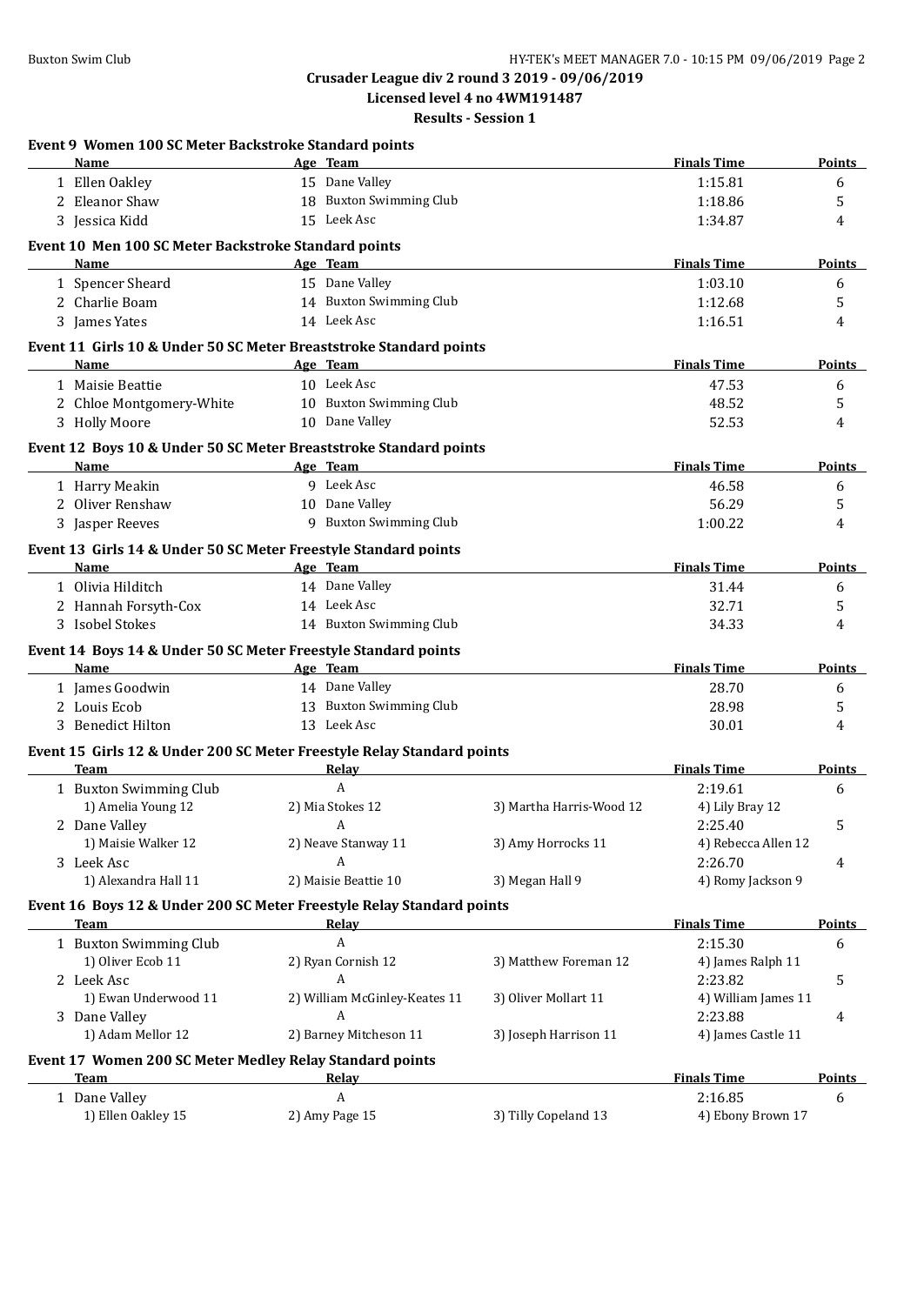**Crusader League div 2 round 3 2019 - 09/06/2019 Licensed level 4 no 4WM191487**

**Results - Session 1**

#### **(Event 17 Women 200 SC Meter Medley Relay Standard points) Team Relay Relay Relay Finals Time Points** 2 Leek Asc 2.25.79 5 1) Lawrie Whitehead 13 2) Hannah Underwood 16 3) Eden Schiller 16 4) Jessica Kidd 15 3 Buxton Swimming Club A 2:25.93 4 1) Lauren Hurley 21 2) Isobel Stokes 14 3) Eleanor Shaw 18 4) Mia Stokes 12

#### **Event 18 Men 200 SC Meter Medley Relay Standard points**

| <b>Team</b>                                                                | Relay                   |                             | <b>Finals Time</b>    | Points        |
|----------------------------------------------------------------------------|-------------------------|-----------------------------|-----------------------|---------------|
| 1 Dane Valley                                                              | $\mathbf{A}$            |                             | 2:01.38               | 6             |
| 1) Spencer Sheard 15                                                       | 2) Angus Walker 15      | 3) Harrison Barber 16       | 4) Jacob Copeland 17  |               |
| 2 Buxton Swimming Club                                                     | A                       |                             | 2:05.51               | 5             |
| 1) Charlie Boam 14                                                         | 2) Ethan Nevett 16      | 3) Ben Prince 18            | 4) Tom Prince 16      |               |
| 3 Leek Asc                                                                 | $\boldsymbol{A}$        |                             | 2:20.62               | 4             |
| 1) James Yates 14                                                          | 2) Leo Taylor 16        | 3) Thomas Sheldon-Andres 12 | 4) Benedict Hilton 13 |               |
| Event 19 Girls 10 & Under 50 SC Meter Butterfly Standard points            |                         |                             |                       |               |
| <b>Name</b><br>the control of the control of the control of the control of | Age Team                |                             | <b>Finals Time</b>    | <b>Points</b> |
| 1 Sally Knight                                                             | 9 Dane Valley           |                             | 44.90                 | 6             |
| 2 Chloe Montgomery-White                                                   | 10 Buxton Swimming Club |                             | 45.01                 | 5             |
| 3 Maisie Beattie                                                           | 10 Leek Asc             |                             | 45.65                 | 4             |
| Event 20 Boys 10 & Under 50 SC Meter Butterfly Standard points             |                         |                             |                       |               |
| Name                                                                       | Age Team                |                             | <b>Finals Time</b>    | Points        |
| 1 Harry Meakin                                                             | 9 Leek Asc              |                             | 40.77                 | 6             |
| 2 Jasper Reeves                                                            | 9 Buxton Swimming Club  |                             | 1:01.41               | 5             |
| --- Jack Newton<br>False start                                             | 10 Dane Valley          |                             | DQ                    |               |
| Event 21 Girls 14 & Under 50 SC Meter Backstroke Standard points           |                         |                             |                       |               |
| <b>Name</b>                                                                | Age Team                |                             | <b>Finals Time</b>    | Points        |
| 1 Rhiannon Foster                                                          | 14 Dane Valley          |                             | 35.20                 | 6             |
| 2 Lawrie Whitehead                                                         | 13 Leek Asc             |                             | 36.43                 | 5             |
| 3 Cloé De La Bertouche                                                     | 12 Buxton Swimming Club |                             | 45.20                 | 4             |
| Event 22 Boys 14 & Under 50 SC Meter Backstroke Standard points            |                         |                             |                       |               |
| Name                                                                       | Age Team                |                             | <b>Finals Time</b>    | Points        |
| 1 Charlie Boam                                                             | 14 Buxton Swimming Club |                             | 34.48                 | 6             |
| 2 Scott Whittaker                                                          | 13 Dane Valley          |                             | 37.66                 | 5             |
| 3 Thomas Sheldon-Andres                                                    | 12 Leek Asc             |                             | 38.38                 | 4             |
| Event 23 Girls 12 & Under 50 SC Meter Breaststroke Standard points         |                         |                             |                       |               |
| Name                                                                       | Age Team                |                             | <b>Finals Time</b>    | <b>Points</b> |
| 1 Maisie Walker                                                            | 12 Dane Valley          |                             | 42.69                 | 6             |
| 2 Alexandra Hall                                                           | 11 Leek Asc             |                             | 43.71                 | 5             |
| 3 Lily Bray                                                                | 12 Buxton Swimming Club |                             | 45.99                 | 4             |
| Event 24 Boys 12 & Under 50 SC Meter Breaststroke Standard points          |                         |                             |                       |               |
| <b>Name</b><br><b>Example 2</b> Age Team                                   |                         |                             | <b>Finals Time</b>    | <b>Points</b> |
| 1 Adam Mellor                                                              | 12 Dane Valley          |                             | 39.21                 | 6             |
| 2 Reece Bromley                                                            | 12 Buxton Swimming Club |                             | 42.59                 | 5             |
| 3 Oliver Mollart                                                           | 11 Leek Asc             |                             | 53.64                 | 4             |
| Event 25 Women 100 SC Meter Freestyle Standard points                      |                         |                             |                       |               |
| Name                                                                       | Age Team                |                             | <b>Finals Time</b>    | <b>Points</b> |
| 1 Ebony Brown                                                              | 17 Dane Valley          |                             | 1:04.59               | 6             |
| 2 Lauren Hurley                                                            | 21 Buxton Swimming Club |                             | 1:06.69               | 5             |
| 3 Hannah Underwood                                                         | 16 Leek Asc             |                             | 1:07.31               | 4             |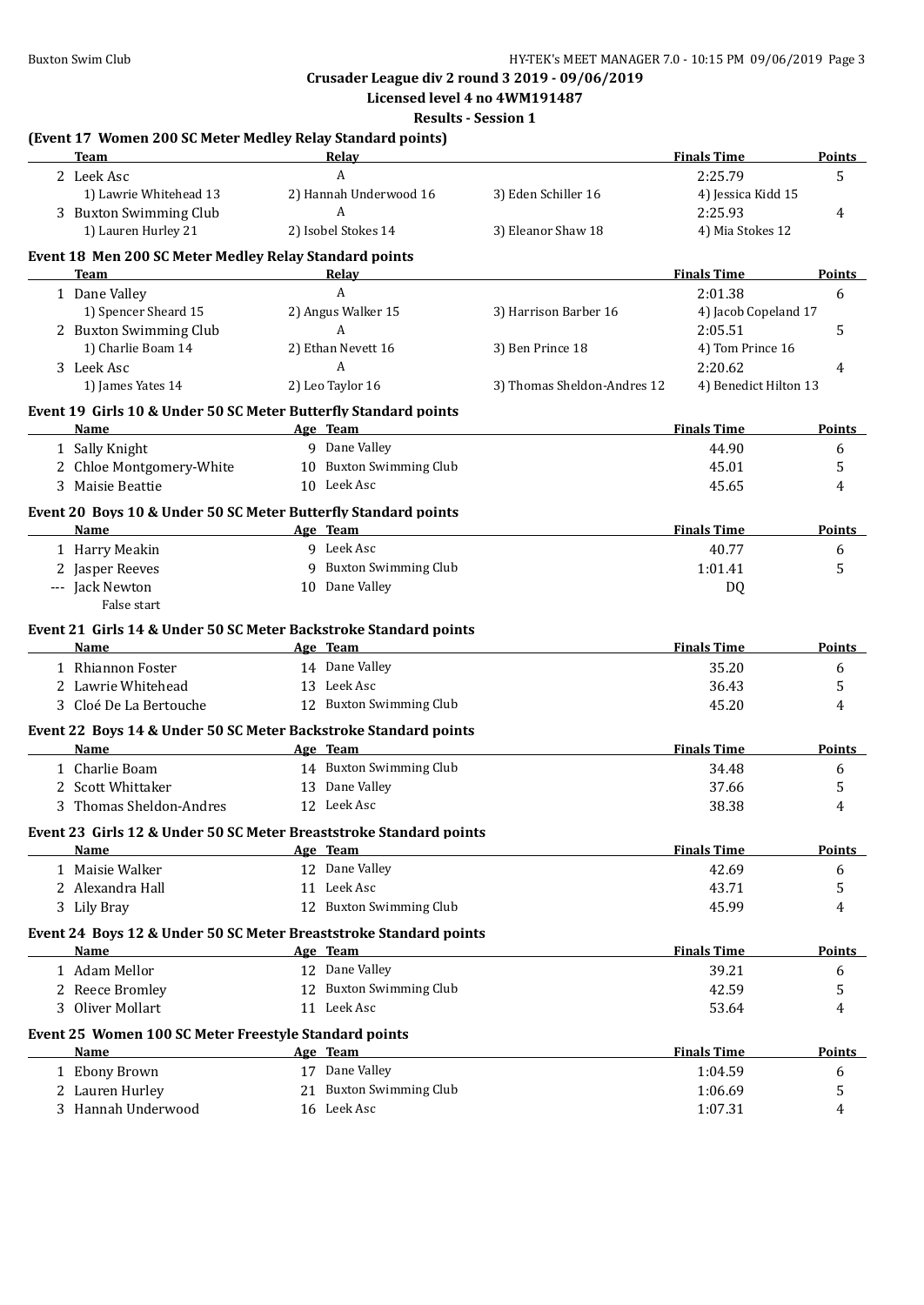**Licensed level 4 no 4WM191487**

| Event 26 Men 100 SC Meter Freestyle Standard points               |                                                                                 |                              |                               |               |
|-------------------------------------------------------------------|---------------------------------------------------------------------------------|------------------------------|-------------------------------|---------------|
| Name                                                              | Age Team                                                                        |                              | <b>Finals Time</b>            | Points        |
| 1 Jacob Copeland                                                  | 17 Dane Valley                                                                  |                              | 57.70                         | 6             |
| 2 Ben Prince                                                      | 18 Buxton Swimming Club                                                         |                              | 1:00.56                       | 5             |
| 3 Leo Taylor                                                      | 16 Leek Asc                                                                     |                              | 1:00.67                       | 4             |
|                                                                   | Event 27 Girls 10 & Under 200 SC Meter Medley Relay Standard points             |                              |                               |               |
| <b>Team</b>                                                       | Relay                                                                           |                              | <b>Finals Time</b>            | <b>Points</b> |
| 1 Buxton Swimming Club                                            | A                                                                               |                              | 3:05.03                       | 6             |
| 1) Anwen Williams 9                                               | 2) Olivia Pope 10<br>A                                                          | 3) Chloe Montgomery-White 10 | 4) Flo Harris-Wood 10         |               |
| 2 Dane Valley                                                     |                                                                                 |                              | 3:09.61                       | 5             |
| 1) Sophie Jones 10<br>--- Leek Asc                                | 2) Lauren Cox 9<br>A                                                            | 3) Sally Knight 9            | 4) Holly Moore 10             |               |
| False start - Misc                                                |                                                                                 |                              | DQ                            |               |
| 1) Megan Hall 9                                                   | 2) Lilly Beff 9                                                                 | 3) Maisie Beattie 10         | 4) Imogen Mollart 10          |               |
|                                                                   | Event 28 Boys 10 & Under 200 SC Meter Medley Relay Standard points              |                              |                               |               |
| <b>Team</b>                                                       | Relay                                                                           |                              | <b>Finals Time</b>            | <b>Points</b> |
| 1 Leek Asc                                                        | A                                                                               |                              | 3:04.80                       | 6             |
| 1) Oliver Sheldon-Andres 10                                       | 2) Beau Carroll-Knight 10                                                       | 3) Harry Meakin 9            | 4) Sam Sigley 9               |               |
| 2 Dane Valley                                                     | $\mathbf{A}$                                                                    |                              | 3:34.44                       | 5             |
| 1) Jack Newton 10                                                 | 2) Lewis Castle 10                                                              | 3) Oliver Renshaw 10         | 4) Jacob Drennan 10           |               |
| --- Buxton Swimming Club                                          | $\overline{A}$                                                                  |                              | DQ                            |               |
|                                                                   | Stroke Infraction swimmer #1: Did not finish on back - back                     |                              |                               |               |
| 1) Evan Fitzgerald 9                                              | 2) Jasper Reeves 9                                                              | 3) Campbell Johnson 8        | 4) Hugo Davies 9              |               |
| <b>Team</b>                                                       | Event 29 Girls 14 & Under 200 SC Meter Freestyle Relay Standard points<br>Relay |                              | <b>Finals Time</b>            | <b>Points</b> |
| 1 Dane Valley                                                     | A                                                                               |                              | 2:05.04                       | 6             |
| 1) Tilly Copeland 13                                              | 2) Olivia Hilditch 14                                                           | 3) Rhiannon Foster 14        | 4) Nina Whitehurst 14         |               |
| 2 Leek Asc                                                        | A                                                                               |                              | 2:16.70                       | 5             |
| 1) Lawrie Whitehead 13                                            | 2) Alexandra Hall 11                                                            | 3) Romy Jackson 9            | 4) Hannah Forsyth-Cox 14      |               |
| 3 Buxton Swimming Club                                            | A                                                                               |                              | 2:21.77                       | 4             |
| 1) Mia Stokes 12                                                  | 2) Isobel Stokes 14                                                             | 3) Amelia Young 12           | 4) Martha Harris-Wood 12      |               |
|                                                                   | Event 30 Boys 14 & Under 200 SC Meter Freestyle Relay Standard points           |                              |                               |               |
| <b>Team</b>                                                       | Relay                                                                           |                              | <b>Finals Time</b>            | Points        |
| 1 Dane Valley                                                     | $\mathbf{A}$                                                                    |                              | 2:05.78                       | 6             |
| 1) James Goodwin 14                                               | 2) Toby Harrison 13                                                             | 3) Scott Whittaker 13        | 4) Thomas France 14           |               |
| 2 Buxton Swimming Club                                            | A                                                                               |                              | 2:07.21                       | 5             |
| 1) Oliver Ecob 11                                                 | 2) Matthew Foreman 12                                                           | 3) Seth Partridge 13         | 4) Louis Ecob 13              |               |
| 3 Leek Asc                                                        | A                                                                               |                              | 2:08.17                       | 4             |
| 1) Benedict Hilton 13                                             | 2) Harley Capper 13                                                             | 3) Thomas Sheldon-Andres 12  | 4) William McGinley-Keates 11 |               |
|                                                                   | Event 31 Girls 12 & Under 50 SC Meter Backstroke Standard points                |                              |                               |               |
| Name                                                              | Age Team                                                                        |                              | <b>Finals Time</b>            | <b>Points</b> |
| 1 Alexandra Hall                                                  | 11 Leek Asc                                                                     |                              | 39.08                         | 6             |
| 2 Mia Stokes                                                      | 12 Buxton Swimming Club                                                         |                              | 39.61                         | 5             |
| 3 Neave Stanway                                                   | 11 Dane Valley                                                                  |                              | 41.93                         | 4             |
|                                                                   | Event 32 Boys 12 & Under 50 SC Meter Backstroke Standard points                 |                              |                               |               |
| Name                                                              | Age Team                                                                        |                              | <b>Finals Time</b>            | <b>Points</b> |
| 1 William McGinley-Keates                                         | 11 Leek Asc                                                                     |                              | 38.34                         | 6             |
| 2 Oliver Ecob                                                     | 11 Buxton Swimming Club                                                         |                              | 39.18                         | 5             |
| --- Barney Mitcheson<br>Delay initiating turn after past vertical | 11 Dane Valley                                                                  |                              | DQ                            |               |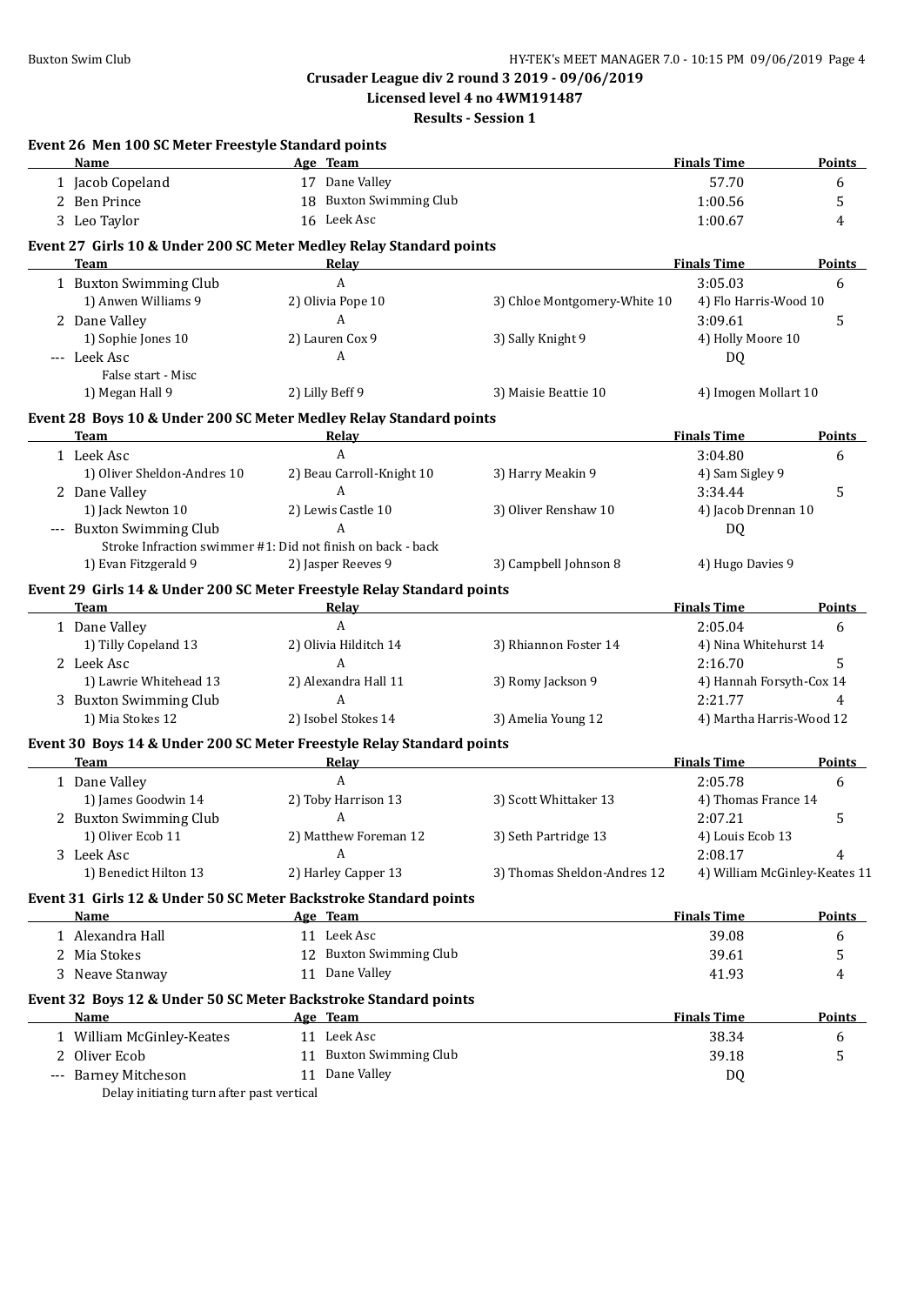**Licensed level 4 no 4WM191487**

| Event 33 Women 100 SC Meter Breaststroke Standard points<br>Name    | Age Team                |                       | <b>Finals Time</b>         | <b>Points</b> |
|---------------------------------------------------------------------|-------------------------|-----------------------|----------------------------|---------------|
|                                                                     | 18 Buxton Swimming Club |                       |                            |               |
| 1 Eleanor Shaw                                                      | 16 Leek Asc             |                       | 1:29.96                    | 6             |
| 2 Hannah Underwood                                                  |                         |                       | 1:31.79                    | 5             |
| 3 Olivia Hilditch                                                   | 14 Dane Valley          |                       | 1:35.14                    | 4             |
| Event 34 Men 100 SC Meter Breaststroke Standard points              |                         |                       | <b>Finals Time</b>         |               |
| Name                                                                | Age Team                |                       |                            | <b>Points</b> |
| 1 Spencer Sheard                                                    | 15 Dane Valley          |                       | 1:18.12                    | 6             |
| 2 Ethan Nevett                                                      | 16 Buxton Swimming Club |                       | 1:18.86                    | 5             |
| 3 Leo Taylor                                                        | 16 Leek Asc             |                       | 1:20.09                    | 4             |
| Event 35 Girls 10 & Under 50 SC Meter Freestyle Standard points     |                         |                       | <b>Finals Time</b>         |               |
| Name                                                                | Age Team                |                       |                            | <b>Points</b> |
| 1 Holly Moore                                                       | 10 Dane Valley          |                       | 37.42                      | 6             |
| 2 Anwen Williams                                                    | 9 Buxton Swimming Club  |                       | 37.73                      | 5             |
| 3 Imogen Mollart                                                    | 10 Leek Asc             |                       | 40.46                      | 4             |
| Event 36 Boys 10 & Under 50 SC Meter Freestyle Standard points      |                         |                       |                            |               |
| Name                                                                | Age Team                |                       | <b>Finals Time</b>         | <b>Points</b> |
| 1 Beau Carroll-Knight                                               | 10 Leek Asc             |                       | 42.77                      | 6             |
| 2 Oliver Renshaw                                                    | 10 Dane Valley          |                       | 44.70                      | 5             |
| 3 Evan Fitzgerald                                                   | 9 Buxton Swimming Club  |                       | 52.43                      | 4             |
| Event 37 Girls 14 & Under 50 SC Meter Butterfly Standard points     |                         |                       |                            |               |
| Name                                                                | Age Team                |                       | <b>Finals Time</b>         | <b>Points</b> |
| 1 Nina Whitehurst                                                   | 14 Dane Valley          |                       | 36.76                      | 6             |
| 2 Lawrie Whitehead                                                  | 13 Leek Asc             |                       | 36.98                      | 5             |
| 3 Martha Harris-Wood                                                | 12 Buxton Swimming Club |                       | 39.47                      | 4             |
| Event 38 Boys 14 & Under 50 SC Meter Butterfly Standard points      |                         |                       |                            |               |
| Name                                                                | Age Team                |                       | <b>Finals Time</b>         | <b>Points</b> |
| 1 Charlie Boam                                                      | 14 Buxton Swimming Club |                       | 31.68                      | 6             |
| 2 James Goodwin                                                     | 14 Dane Valley          |                       | 35.01                      | 5             |
| 3 Harley Capper                                                     | 13 Leek Asc             |                       | 38.55                      | 4             |
| Event 39 Girls 12 & Under 200 SC Meter Medley Relay Standard points |                         |                       |                            |               |
| <b>Team</b>                                                         | <b>Relay</b>            |                       | <b>Finals Time</b>         | <b>Points</b> |
| 1 Buxton Swimming Club                                              | Α                       |                       | 2:46.27                    | 6             |
| 1) Mia Stokes 12                                                    | 2) Lily Bray 12         | 3) Amelia Young 12    | 4) Cloé De La Bertouche 12 |               |
| 2 Leek Asc                                                          | A                       |                       | 2:47.63                    | 5             |
| 1) Megan Hall 9                                                     | 2) Alexandra Hall 11    | 3) Romy Jackson 9     | 4) Maisie Beattie 10       |               |
| 3 Dane Valley                                                       | A                       |                       | 2:48.43                    | 4             |
| 1) Neave Stanway 11                                                 | 2) Rebecca Allen 12     | 3) Maisie Walker 12   | 4) Amy Horrocks 11         |               |
| Event 40 Boys 12 & Under 200 SC Meter Medley Relay Standard points  |                         |                       |                            |               |
| Team                                                                | <b>Relay</b>            |                       | <b>Finals Time</b>         | <b>Points</b> |
| 1 Buxton Swimming Club                                              | A                       |                       | 2:39.18                    | 6             |
| 1) Oliver Ecob 11                                                   | 2) Reece Bromley 12     | 3) Matthew Foreman 12 | 4) James Ralph 11          |               |
| 2 Leek Asc                                                          | A                       |                       | 2:47.06                    | 5             |
| 1) William McGinley-Keates 11                                       | 2) Oliver Mollart 11    | 3) Ewan Underwood 11  | 4) William James 11        |               |
| 3 Dane Valley                                                       | A                       |                       | 2:52.09                    | 4             |
| 1) James Castle 11                                                  | 2) Joseph Harrison 11   | 3) Adam Mellor 12     | 4) Barney Mitcheson 11     |               |
| Event 41 Women 200 SC Meter Freestyle Relay Standard points         |                         |                       |                            |               |
| Team                                                                | Relay                   |                       | <b>Finals Time</b>         | Points        |
| 1 Buxton Swimming Club                                              | A                       |                       | 2:09.28                    | 6             |
| 1) Lauren Hurley 21                                                 | 2) Eleanor Shaw 18      | 3) Isobel Stokes 14   | 4) Amelia Young 12         |               |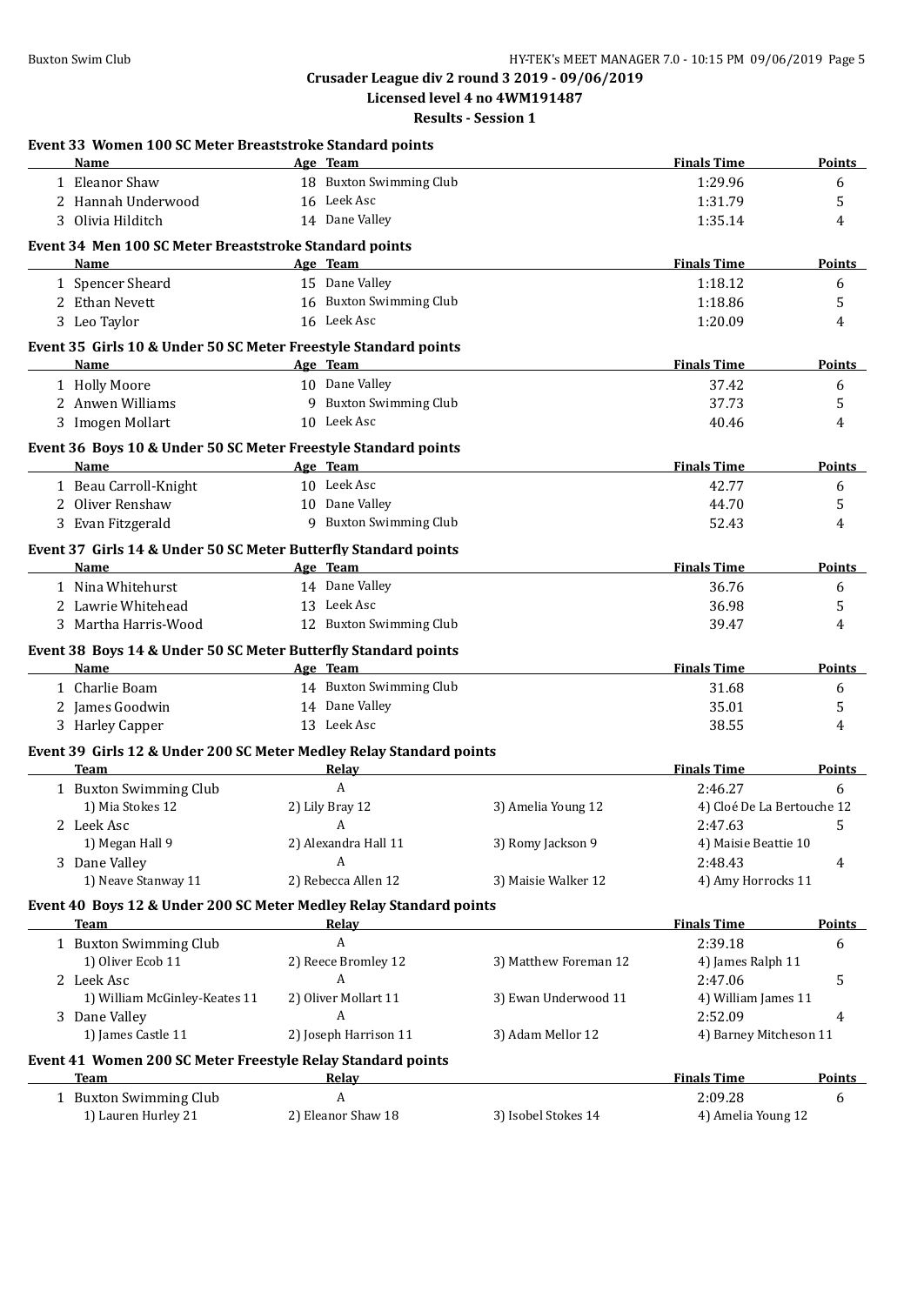#### **Crusader League div 2 round 3 2019 - 09/06/2019 Licensed level 4 no 4WM191487**

|                                                           |                                                                             | <b>Results - Session 1</b> |                        |                             |
|-----------------------------------------------------------|-----------------------------------------------------------------------------|----------------------------|------------------------|-----------------------------|
|                                                           | (Event 41 Women 200 SC Meter Freestyle Relay Standard points)               |                            |                        |                             |
| Team                                                      | Relay                                                                       |                            | <b>Finals Time</b>     | <b>Points</b>               |
| 2 Leek Asc                                                | A                                                                           |                            | 2:12.76                | 5                           |
| 1) Eden Schiller 16                                       | 2) Hannah Underwood 16                                                      | 3) Jessica Kidd 15         | 4) Lawrie Whitehead 13 |                             |
| --- Dane Valley                                           | A                                                                           |                            | DQ                     |                             |
| False start                                               |                                                                             |                            |                        |                             |
| 1) Amy Page 15                                            | 2) Ellen Oakley 15                                                          | 3) Ebony Brown 17          | 4) Tilly Copeland 13   |                             |
| Event 42 Men 200 SC Meter Freestyle Relay Standard points |                                                                             |                            |                        |                             |
| Team                                                      | <b>Relay</b>                                                                |                            | <b>Finals Time</b>     | Points                      |
| 1 Dane Valley                                             | $\mathbf{A}$                                                                |                            | 1:49.14                | 6                           |
| 1) Harrison Barber 16                                     | 2) Spencer Sheard 15                                                        | 3) Angus Walker 15         | 4) Jacob Copeland 17   |                             |
| 2 Buxton Swimming Club                                    | A                                                                           |                            | 1:54.36                | 5                           |
| 1) Ethan Nevett 16                                        | 2) Louis Ecob 13                                                            | 3) Ben Prince 18           | 4) Tom Prince 16       |                             |
| 3 Leek Asc                                                | A                                                                           |                            | 2:03.30                | 4                           |
| 1) Leo Taylor 16                                          | 2) Benedict Hilton 13                                                       | 3) James Yates 14          |                        | 4) Thomas Sheldon-Andres 12 |
|                                                           | Event 43 Girls 10 & Under 50 SC Meter Backstroke Standard points            |                            |                        |                             |
| Name                                                      | Age Team                                                                    |                            | <b>Finals Time</b>     | Points                      |
| 1 Megan Hall                                              | 9 Leek Asc                                                                  |                            | 42.41                  | 6                           |
| 2 Anwen Williams                                          | 9 Buxton Swimming Club                                                      |                            | 45.41                  | 5                           |
| 3 Sally Knight                                            | 9 Dane Valley                                                               |                            | 47.52                  | 4                           |
|                                                           |                                                                             |                            |                        |                             |
|                                                           | Event 44 Boys 10 & Under 50 SC Meter Backstroke Standard points             |                            | <b>Finals Time</b>     |                             |
| Name<br>1 Oliver Sheldon-Andres                           | Age Team<br>10 Leek Asc                                                     |                            |                        | <b>Points</b>               |
|                                                           | 10 Dane Valley                                                              |                            | 47.28                  | 6                           |
| 2 Jack Newton                                             |                                                                             |                            | 49.56                  | 5                           |
| 3 Evan Fitzgerald                                         | 9 Buxton Swimming Club                                                      |                            | 59.36                  | 4                           |
|                                                           | Event 45 Girls 14 & Under 50 SC Meter Breaststroke Standard points          |                            |                        |                             |
| Name                                                      | Age Team                                                                    |                            | <b>Finals Time</b>     | Points                      |
| 1 Maisie Walker                                           | 12 Dane Valley                                                              |                            | 43.03                  | 6                           |
| 2 Hannah Forsyth-Cox                                      | 14 Leek Asc                                                                 |                            | 43.56                  | 5                           |
| 3 Isobel Stokes                                           | 14 Buxton Swimming Club                                                     |                            | 44.58                  | 4                           |
|                                                           | Event 46 Boys 14 & Under 50 SC Meter Breaststroke Standard points           |                            |                        |                             |
| Name                                                      | Age Team                                                                    |                            | <b>Finals Time</b>     | <b>Points</b>               |
| 1 Toby Harrison                                           | 13 Dane Valley                                                              |                            | 41.15                  | 6                           |
| 2 Callum Jelleyman                                        | 13 Buxton Swimming Club                                                     |                            | 42.26                  | 5                           |
| 3 Thomas Sheldon-Andres                                   | 12 Leek Asc                                                                 |                            | 47.61                  | 4                           |
|                                                           |                                                                             |                            |                        |                             |
|                                                           | Event 47 Girls 12 & Under 50 SC Meter Freestyle Standard points<br>Age Team |                            | <b>Finals Time</b>     | <b>Points</b>               |
| Name                                                      | 12 Buxton Swimming Club                                                     |                            |                        |                             |
| 1 Mia Stokes                                              |                                                                             |                            | 35.06                  | 6                           |
| 2 Neave Stanway                                           | 11 Dane Valley                                                              |                            | 37.55                  | 5                           |
| 3 Romy Jackson                                            | 9 Leek Asc                                                                  |                            | 37.57                  | 4                           |
|                                                           | Event 48 Boys 12 & Under 50 SC Meter Freestyle Standard points              |                            |                        |                             |
| Name                                                      | Age Team                                                                    |                            | <b>Finals Time</b>     | Points                      |
| 1 Adam Mellor                                             | 12 Dane Valley                                                              |                            | 30.50                  | 6                           |
| 2 Oliver Ecob                                             | 11 Buxton Swimming Club                                                     |                            | 31.85                  | 5                           |
| 3 William James                                           | 11 Leek Asc                                                                 |                            | 34.01                  | 4                           |
| Event 49 Women 100 SC Meter Butterfly Standard points     |                                                                             |                            |                        |                             |
| Name                                                      | Age Team                                                                    |                            | <b>Finals Time</b>     | <b>Points</b>               |
| 1 Eden Schiller                                           | 16 Leek Asc                                                                 |                            | 1:09.44                | 6                           |
| 2 Tilly Copeland                                          | 13 Dane Valley                                                              |                            | 1:09.54                | 5                           |
| 3 Lauren Hurley                                           | 21 Buxton Swimming Club                                                     |                            | 1:19.46                | 4                           |